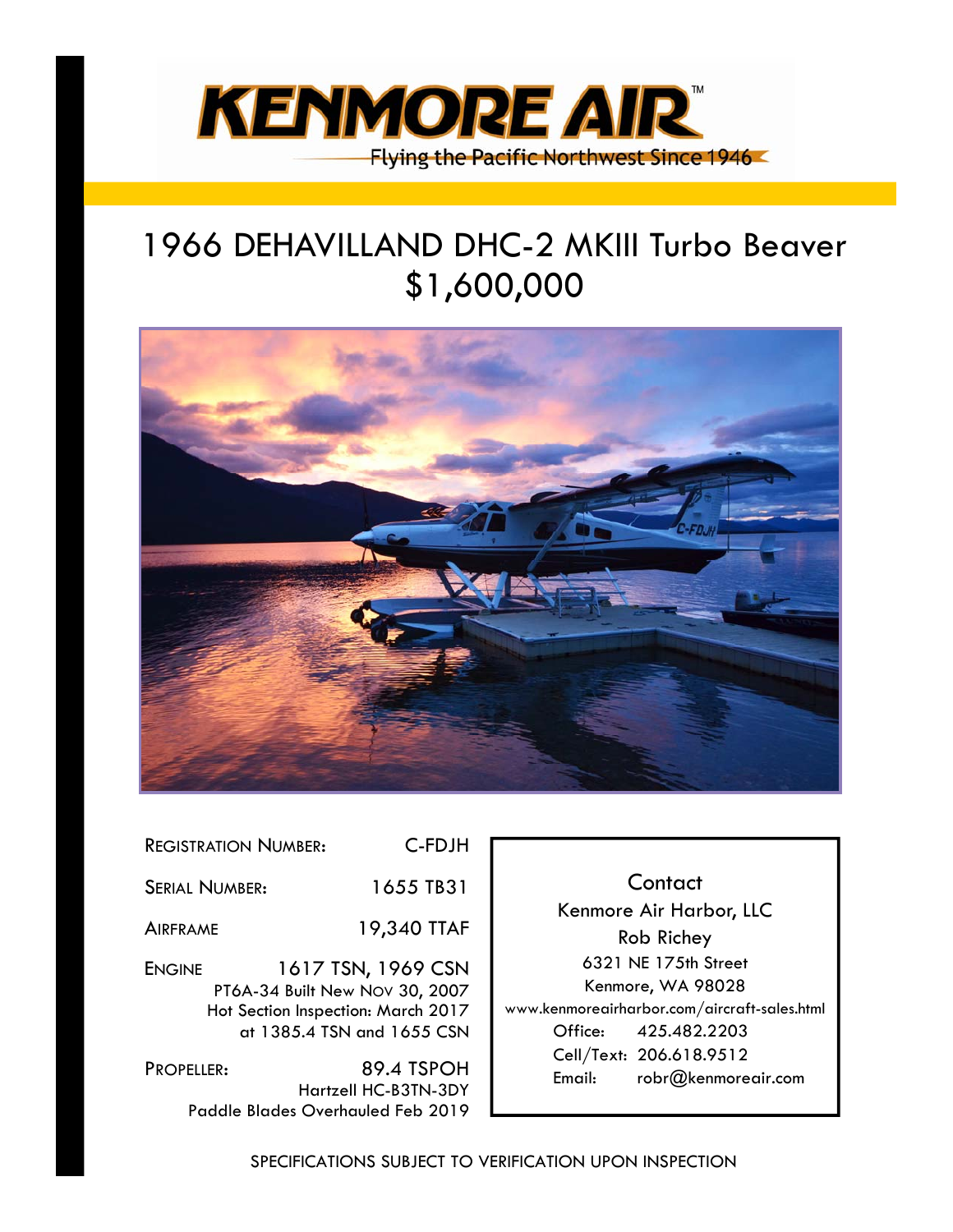# DEHAVILLAND DHC-2 MKIII Turbo Beaver C-FDJH

### **AVIONICS**

Bendix/King KI 525A H.S.I. System Bendix/King KG258 Horizon Shadin Fuel Flow Bendix/King KRA 405 radar altimeter Garmin GI-106A NAV indicator Electronic International Volt/Ammeter Garmin GNS 530W TAWS Bendix/King KX165 NAV/COM #2 Garmin GDL 69A XM Satellite Radio Garmin GTX 328 Transponder Garmin 347 Audio Panel S-TEC 50 Autopilot with Yaw Damper and GPSS Steering Alpha Systems Angle of Attack Indicator ARTEX 406 ELT



Kenmore Air Harbor, LLC 425-482-2203 www.kenmoreairharbor.com/aircraft-sales.html

SA01380NY, SA01-074 Sealand Jump Seats SA1792GL, SA93-93 Wipline S-Tec Autopilot SA284NW Universal Center Seat SA01580NY, SA02-126 Fwd Fuselage Struts

### STCs DESCRIPTION

SA309CH, SA84-21 Wipline Model 6000/6100 Seaplane Floats SA39CH, SA97-3 Amphibian Gear Position Advisory System SA0234AK, SA12-30 Tailwind Aviation Tailplane Reinforcement SA01933LA, SA09-26 Garmin 500W Series GPS SA01487SE, SA11-39 GDL 69 or 69A XM Satellite Receiver SA620NE, SA87-33 PT6A-27, PT6A-15AG, or PT6A-34 Turboprop Engine SA00094NY, SA90-2 Sealand Cabin Extension Kit SA945NE, SA91-18 Viking Gross Weight Increase to 6000 lbs SA02279AT LoPresti Boom Beam HID System SE615GL, SE91-1 Shadin Fuel Flow Transducer SA1402GL, SA90-1 29 X 11.0 - 10 tires, Cleveland 40-134 wheels, Cleveland Brakes SA01387SE, SA07-11 Kenmore replacement fuel valves SA00-37, FAA-PMA LH/RH Windshield Replacement SA1789NM, SA83-15 Kenmore Domed Windows in Cabin Doors SA4005NM, SA89-120 Precise Flight, Inc. Pulse Light Control System SA02168AK, SA04-29 AVAlaska, Inc. Hour Meter Speed Switch